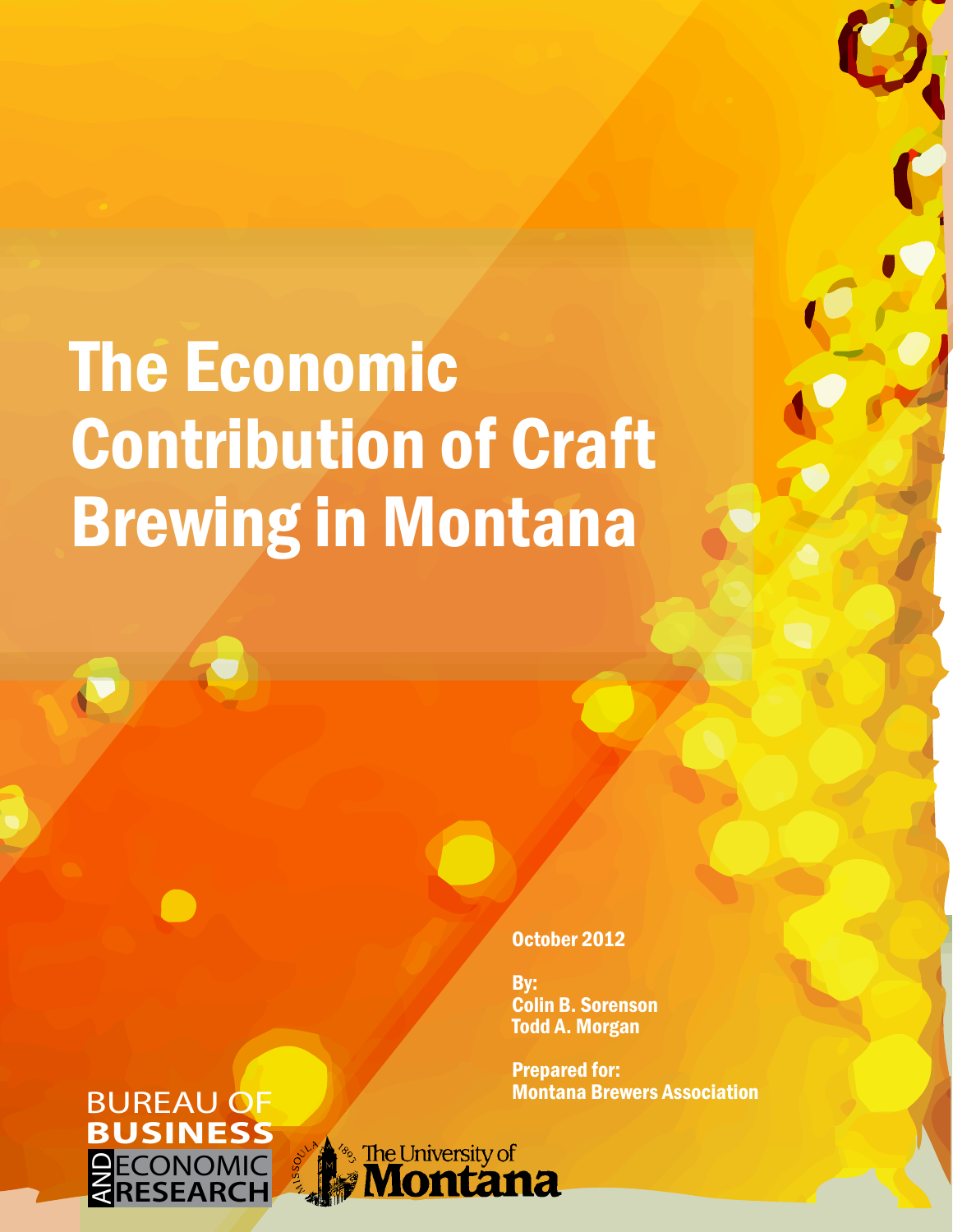### **Introduction**

The Bureau of Business and Economic Research (BBER) was commissioned by the Montana Brewers Association (MBA) to study the economic contribution of the craft brewing industry, a growing sector of manufacturing activity in Montana. The project involved working with MBA as well as member and nonmember breweries to gather data on production, compensation (wages and salaries plus benefits), expenditures, and other basic operating information for craft breweries in Montana. These data were used in conjunction with an economic impact modeling software package. The research culminated with summarizing and presenting the overall economic impact of craft brewing in the state.

The research was designed to answer the question, "What does the craft brewing industry contribute to the Montana economy?" To begin the analysis, it was critical to obtain accurate data on the income flows that the industry itself produces. The BBER utilized a well-respected economic model, Regional Economic Models, Inc. (REMI), to project the economy with and without brewing industry activities.

A nine-question survey was administered during summer 2012 via email and phone to all Montana brewers. Data were collected for 2010 and 2011 production, sales, employment, compensation,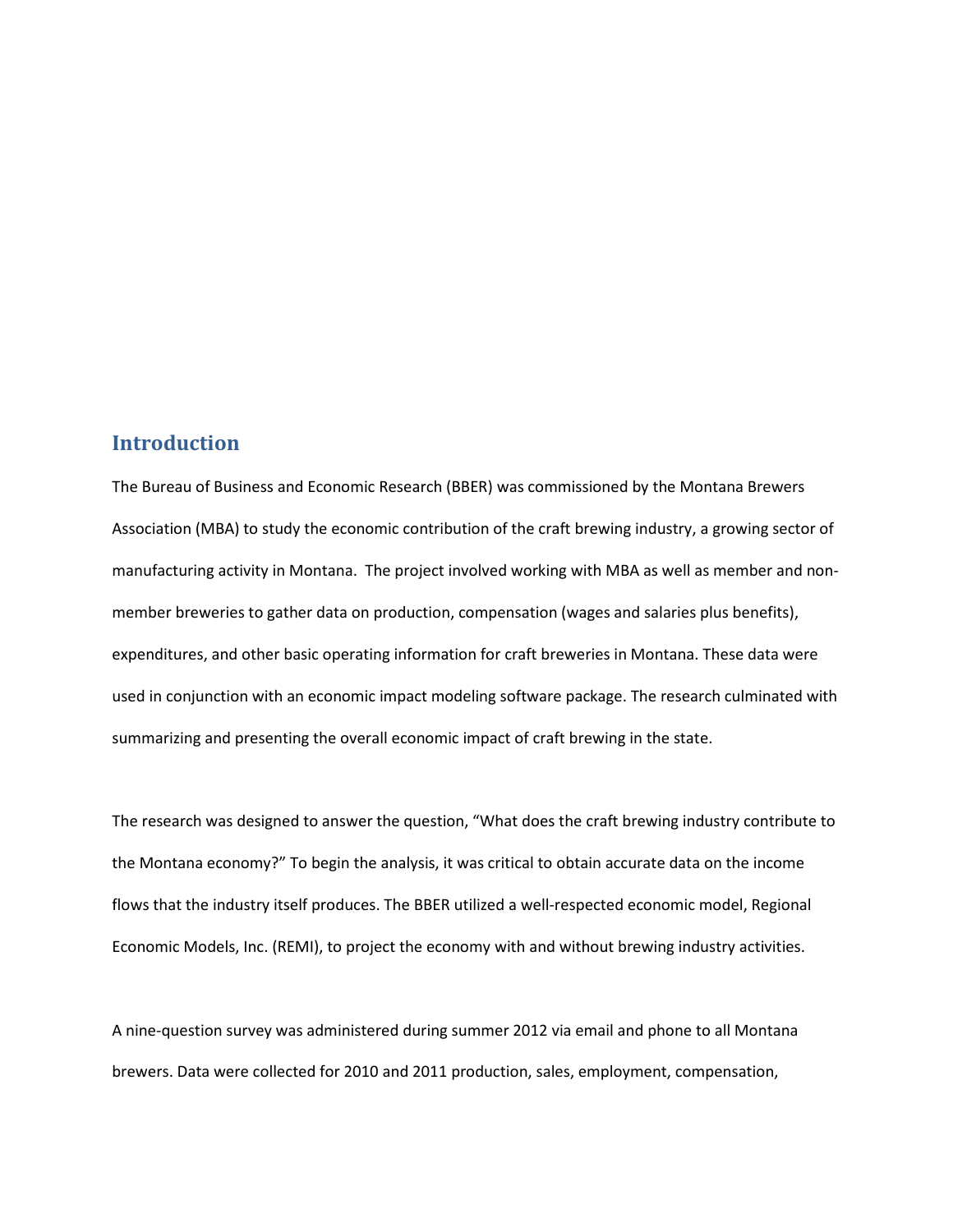expenditures, and benefits, with 97 percent of brewers (30 of 31) that were in operation by the end of 20[1](#page-2-0)1 responding to the survey<sup>1</sup>. Survey data were aggregated and input into REMI by economic region within the state.

As depicted in Figure 1, this research compares an economy where the industry never existed in Montana (Alternative) versus the economy with brewing (Baseline). All impacts presented compare a "with brewing" scenario to a "without brewing" scenario. The differences between the Baseline and Alternative economies represent the total contribution of the operations of craft brewers to the Montana economy.



<span id="page-2-0"></span> $1$ This does not include 2 breweries that began operating in December 2011, but did not have operational data to report for that month, so they were excluded from the survey data collection process. There were actually 33 breweries in business in Montana by the end of calendar year 2011.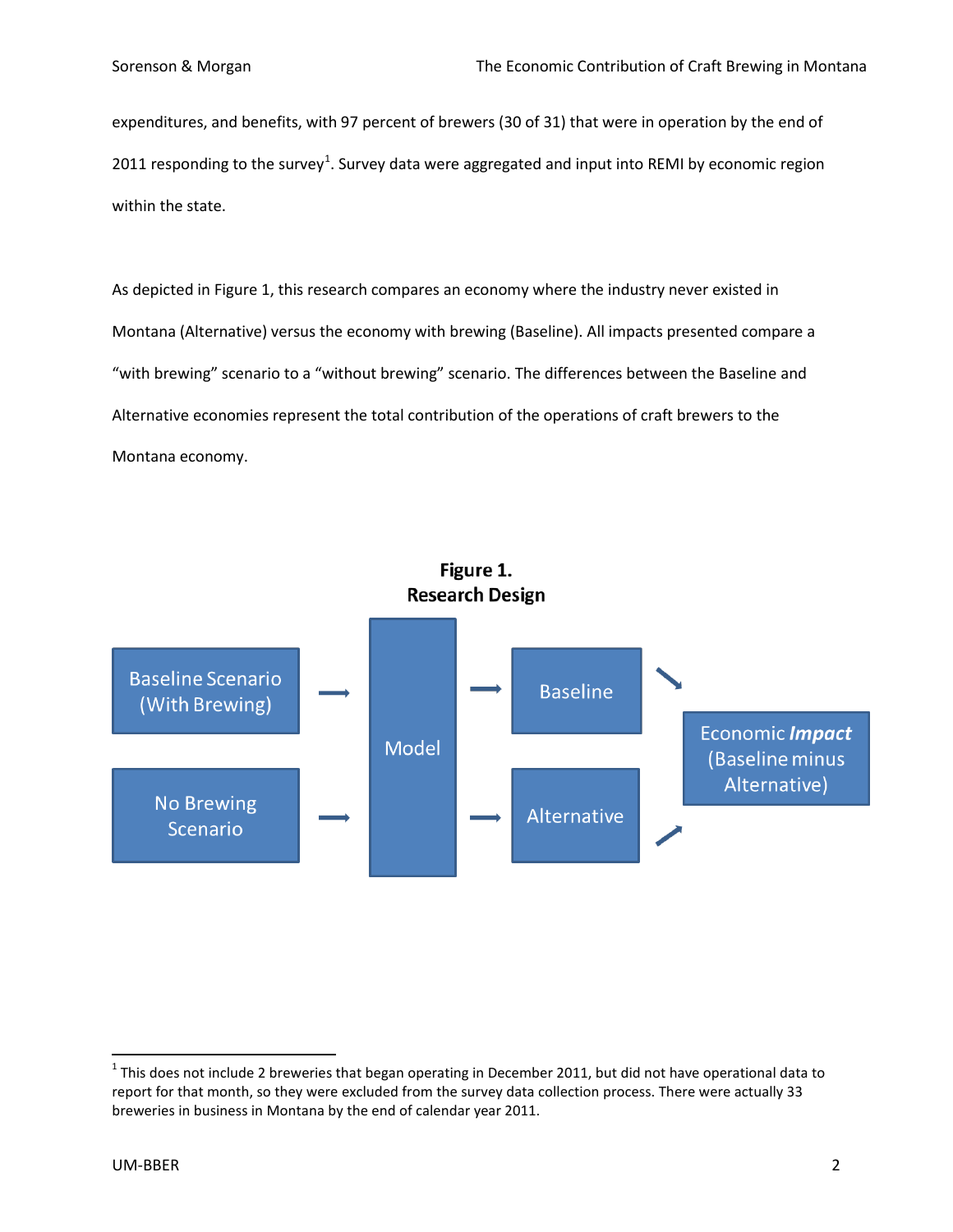### **Survey Data**

The survey data collected by BBER are presented in Table 1. Production increased from just over 87,000 barrels (bbl) to nearly 103,000 bbl from 2010 to 2011 – an 18 percent increase. Beer sales increased from just under \$22 million to more than \$26 million from 2010 to 2011 – a 20 percent increase. Employment, including both full- and part-time jobs, increased from 231 to 320 from 2010 to 2011 – a 39 percent increase. Compensation (wages and salaries plus the value of benefits packages) increased from \$5.2 million to \$6.4 million from 2010 to 2011 – a 23 percent increase. Expenditures (excluding labor) increased from \$15.6 million to \$18.8 million from 2010 to 2011 - a 21 percent overall increase.

| Montana Brewery Survey Data Summary               |                |                                |                |  |  |
|---------------------------------------------------|----------------|--------------------------------|----------------|--|--|
|                                                   |                |                                | <b>Percent</b> |  |  |
| <b>Category</b>                                   | 2010           | 2011                           | <b>Change</b>  |  |  |
| Production                                        |                | 87,442 Barrels 102,925 Barrels | 18%            |  |  |
| Beer sales                                        | \$21.8 Million | \$26.1 Million                 | 20%            |  |  |
| Employment                                        | 231 Jobs       | 320 Jobs                       | 39%            |  |  |
| Compensation                                      | \$5.2 Million  | \$6.4 Million                  | 23%            |  |  |
| Expenditures<br>(excluding employee compensation) | \$15.6 Million | \$18.8 Million                 | 21%            |  |  |

Table 1.  $\sim$   $\sim$ 

As shown in Figure 2, brewers were asked what portion of their expenditures, other than employee compensation, occurred in Montana. Overall, expenditures rose by 21 percent, from \$15.6 million to \$18.8 million. The Montana portion of expenditures rose from \$6 million (38 percent of total expenditures) in 2010 to \$7.5 million (40 percent of total expenditures) in 2011. The percentage of expenditures made within the state varied widely amongst brewers, and brewers reported that anywhere from 2 percent to 90 percent of their expenditures were in Montana. Some brewers noted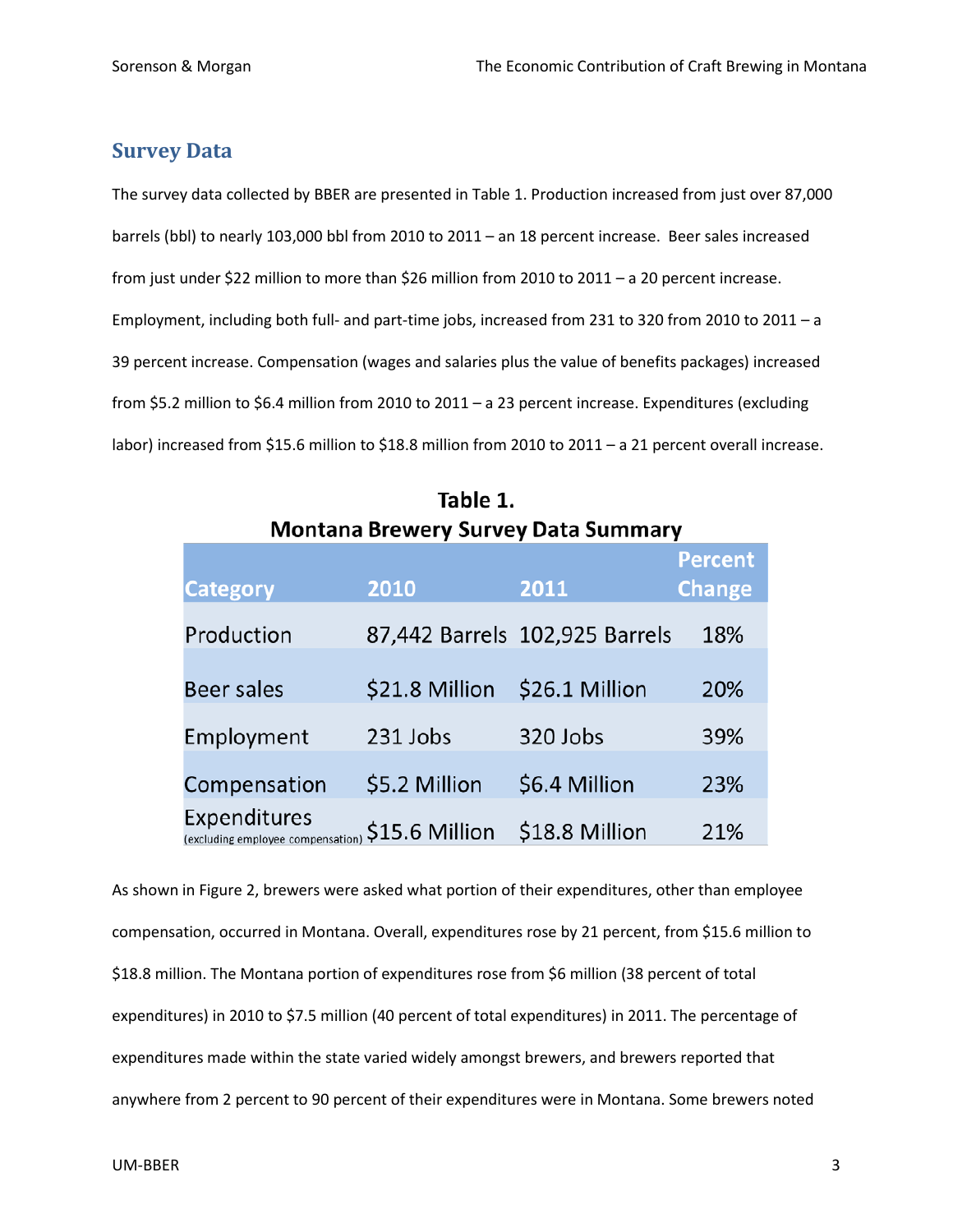that they would prefer to buy more supplies from within Montana, but they were unable to obtain some

of their inputs locally.



Figure 2. **Montana Brewery Expenditures** 

Providing health insurance and other benefits is clearly a high priority for many breweries in the state.

Figure 3 shows the number of breweries that offer various benefits to their employees.



Figure 3. **Montana Brewery Employee Benefits**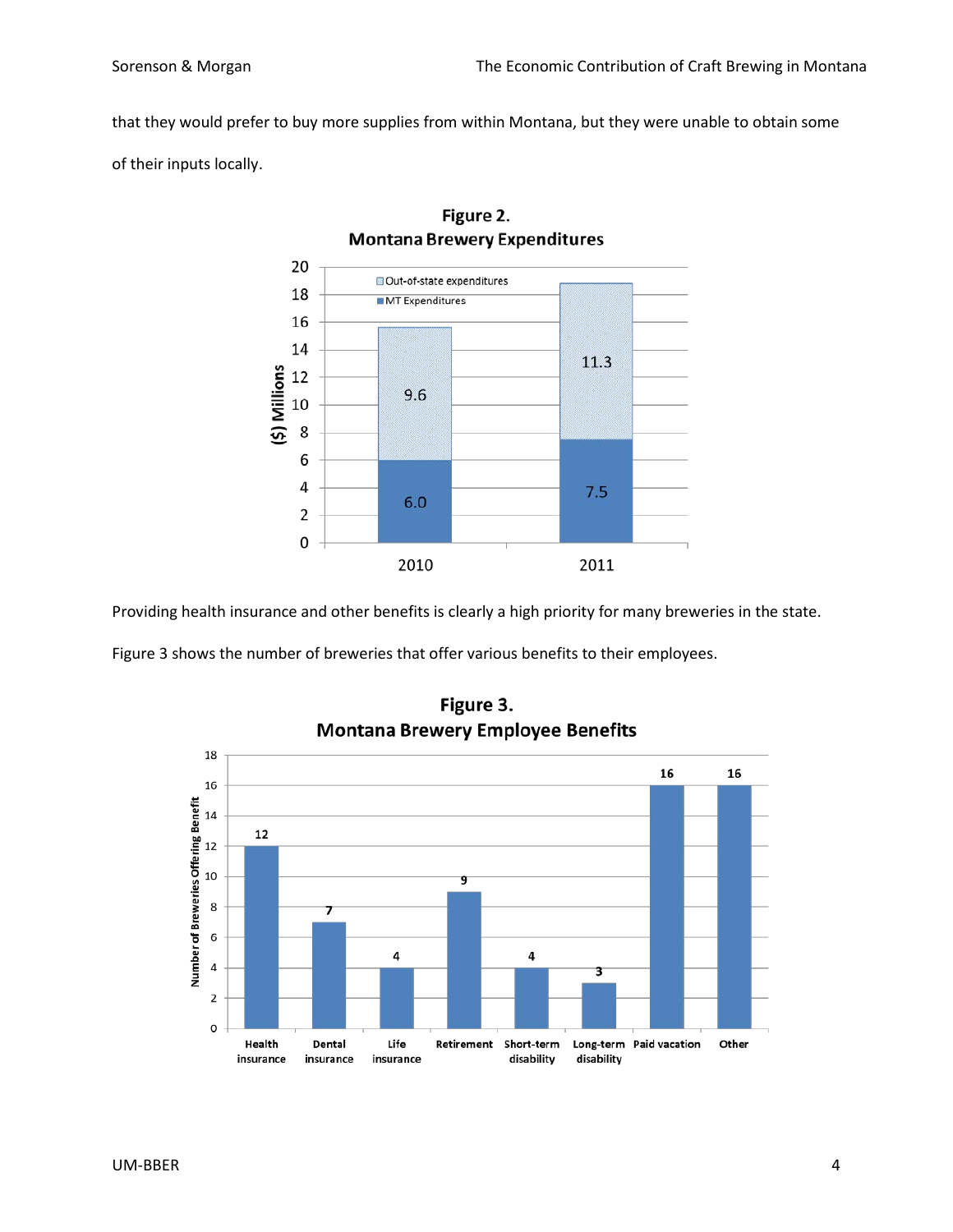Paid vacation is the most common employee benefit, which is offered by 16 of the breweries in Montana. Health insurance is offered by 12 breweries. The next most common benefit is retirement, followed by dental insurance, life insurance, short-term disability, and long-term disability. While many benefits are not offered at a majority of breweries, the larger and more established breweries tend to offer more comprehensive benefits packages. Therefore, the majority of employees working in the industry are employed at breweries that do offer benefits. For example, of the 320 Montana employees working in the industry in 2011, 78 percent worked at breweries offering health insurance, 65 percent worked at breweries offering retirements benefits, and 57 percent worked at breweries offering dental insurance. However, the survey did not identify the number of employees receiving benefits at each brewery, and it should be noted that not all employees at breweries that offer benefits work enough hours to qualify for benefits. Other benefits offered at breweries include funds for health savings accounts, ski passes, cell phones, merchandise discounts, and flexible work schedules.

### **Economic Impact Results**

Results from the REMI economic impact simulation are summarized in Table 2. This study finds that because the craft brewing industry exists in Montana, the state economy is larger and more prosperous. Government revenues are also higher as a result of the industry. Because of the operations of the craft brewing industry:

- There is an employment impact of 434 jobs across various sectors of the state economy;
- In addition to the jobs in the manufacturing sector, there are significant impacts in the construction, health care, and retail trade sectors;
- There are employment and output (private sector sales) impacts throughout the five regions of the state, though they are concentrated in the northwest region;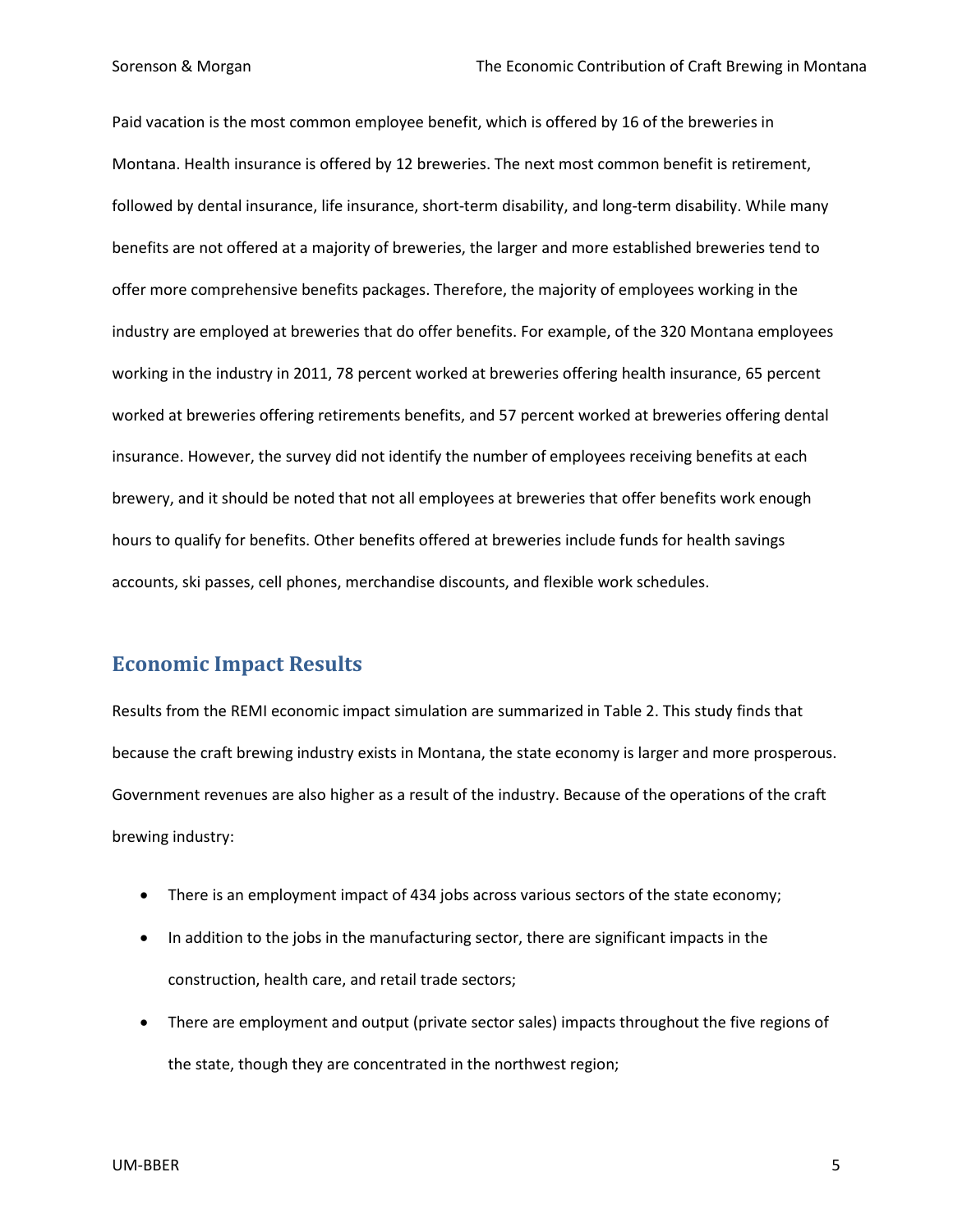- Because of the brewing industry, output (private sector sales) is \$48.4 million higher than would otherwise be the case;
- Private non-farm compensation and government compensation are \$9.8 and \$1.8 million higher, respectively, than they would be without the existence of craft brewing in Montana;
- Population in the state is 36 people higher than it would be without the Montana craft brewing industry;
- State government revenues are \$1.5 million higher than they would be without the Montana craft brewing industry.

| <b>Economic Impacts of Beer Brewing in Montana</b> |                |  |  |  |
|----------------------------------------------------|----------------|--|--|--|
| <b>Category</b>                                    | <b>Impact</b>  |  |  |  |
| <b>Total Employment</b>                            | 434 Jobs       |  |  |  |
| <b>Output (Private Sector Sales)</b>               | \$48.4 Million |  |  |  |
| Compensation (Private Non-Farm) \$9.8 Million      |                |  |  |  |
| Compensation (Government)                          | \$1.8 Million  |  |  |  |
| Population                                         | 36 People      |  |  |  |
| State government revenues                          | \$1.5 Million  |  |  |  |

## Table 2.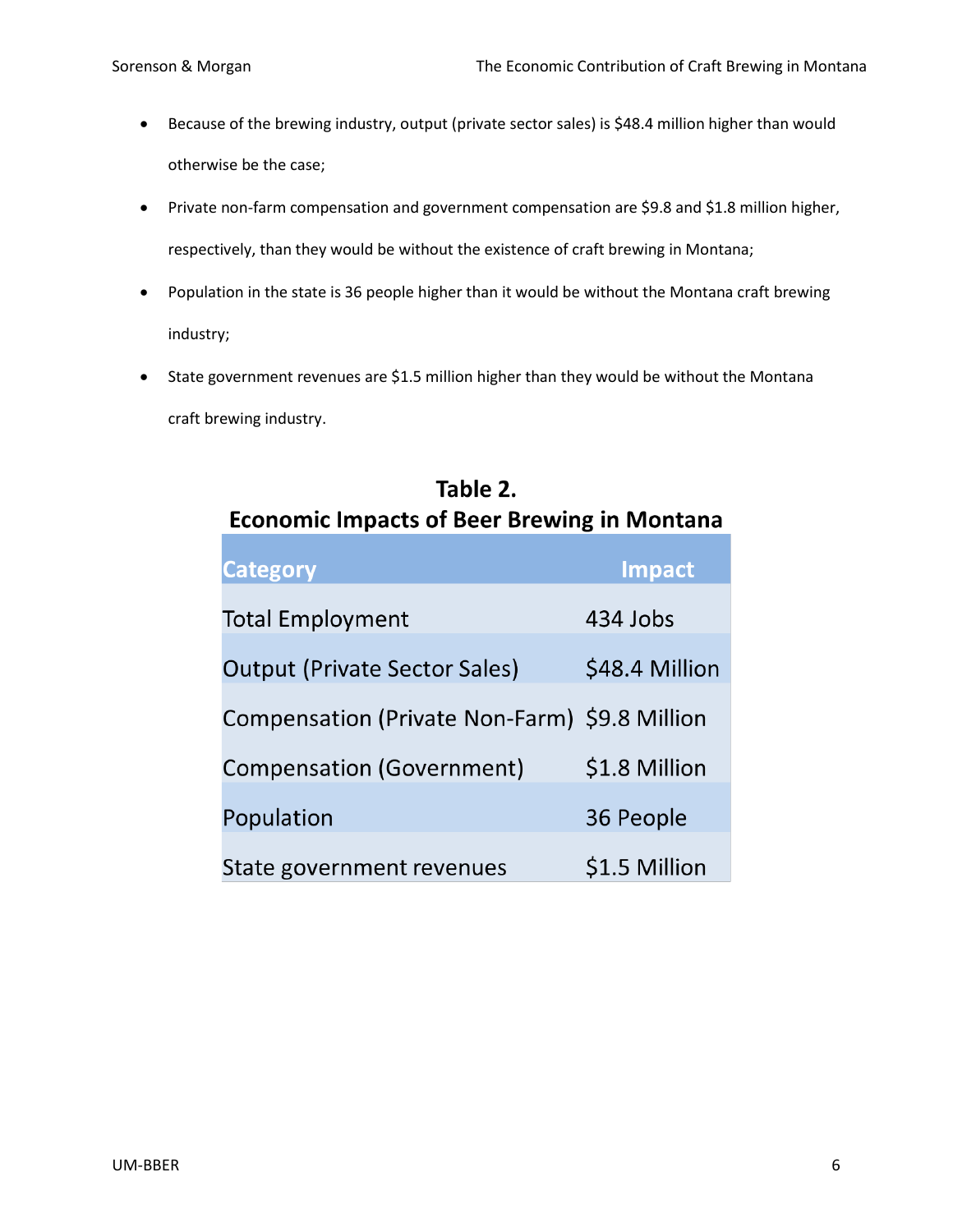### **Impacts by Industry Sector and Montana Region**

Economic impacts of the brewing industry are spread across several industry sectors and also dispersed across the state. Clearly, the manufacturing sector, which includes the brewing industry, holds the largest share of the employment impacts, as shown in Figure 4.



However, the employment impacts of the brewing industry are revealed in several other sectors as well. This includes 29 jobs in state and local government, 24 jobs in construction, 14 jobs in retail trade, 10 jobs in health care, and 38 additional jobs in other sectors. Output impacts (Fig 5.), measured by private sector gross sales total \$48.4 million, \$39.5 million of which can be attributed to the manufacturing industry.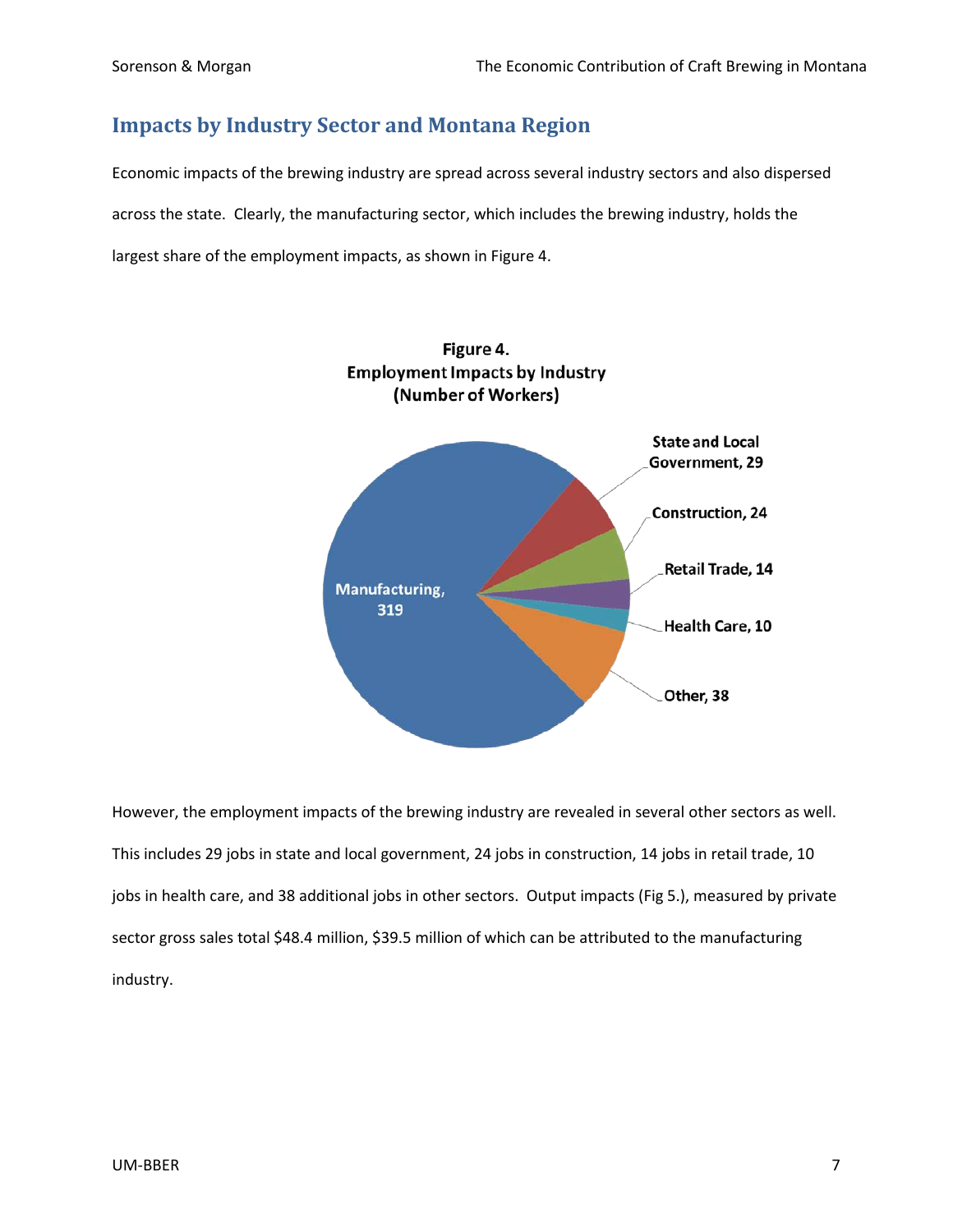

While concentrated in the more populous regions of the state, economic impacts due to craft brewing extend into each region of the state. For the purpose of the analysis, impacts were split into five Montana regions (Figure 6). As of the end of calendar year 2011, there were 12 breweries in northwest Montana, seven in southwest Montana, four in north central Montana, eight in south central Montana, and two in eastern Montana. Figures 7 and 8 show output and the employment impacts by region, respectively.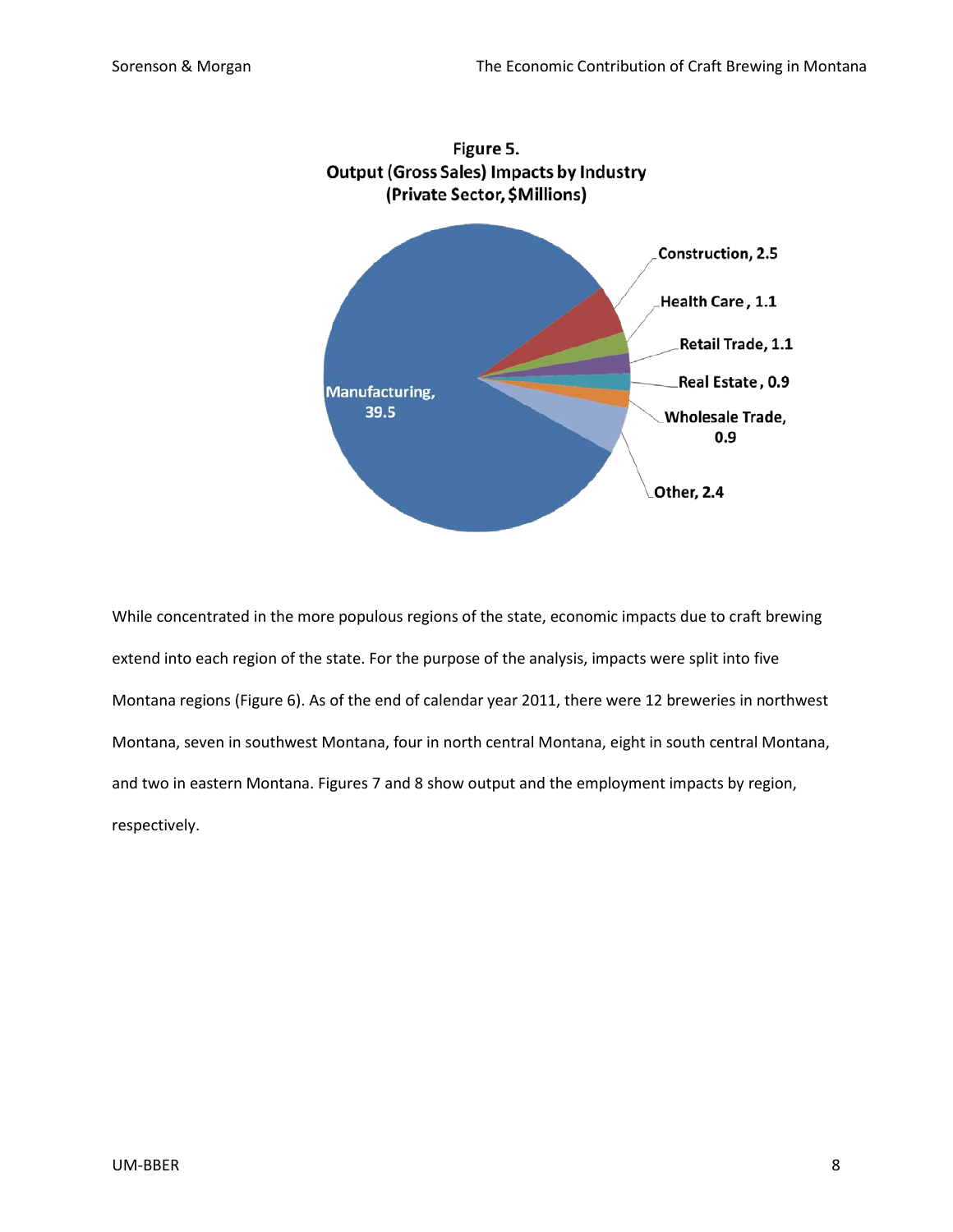

Figure 6. **Economic Regions & Number of Active Breweries, 2011**  $(33$  total)

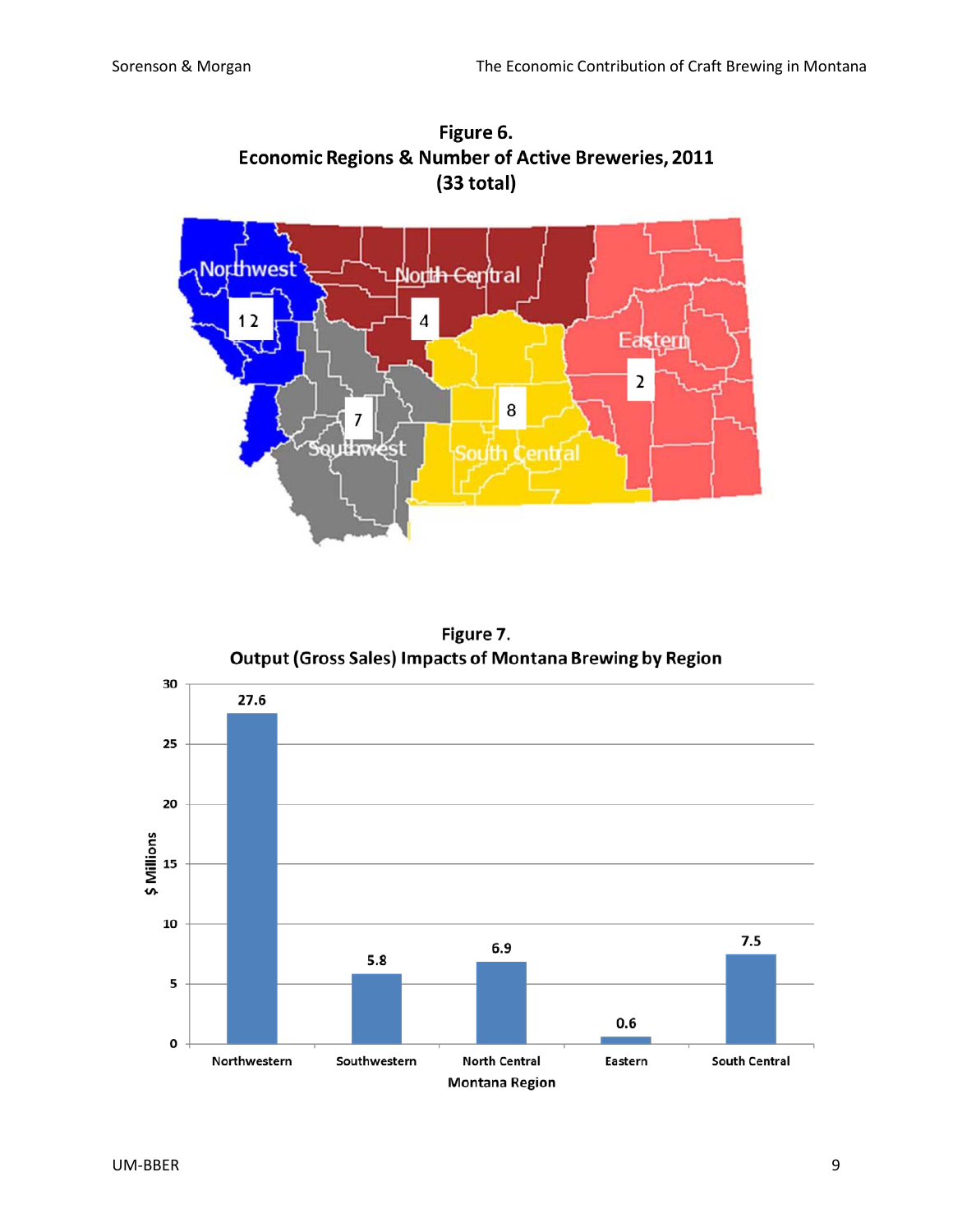

Figure 8.

### **Conclusion**

Based on the data collected from Montana breweries, the industry grew rapidly from 2010 to 2011. Production rose 18 percent, sales were up 20 percent, employment (both full- and part-time) was up 39 percent, compensation increased 23 percent, and expenditures were up 21 percent. Operations of craft brewers produce a significant impact on the state economy. More than 430 jobs, nearly \$50 million in private sector sales, \$9.8 million in private non-farm compensation, \$1.8 million in government compensation, and \$1.5 million in state government revenues exist in the economy due to craft brewing operations in Montana. Jobs are spread across a wide spectrum of the economy, and impacts recur every year the brewing industry operates.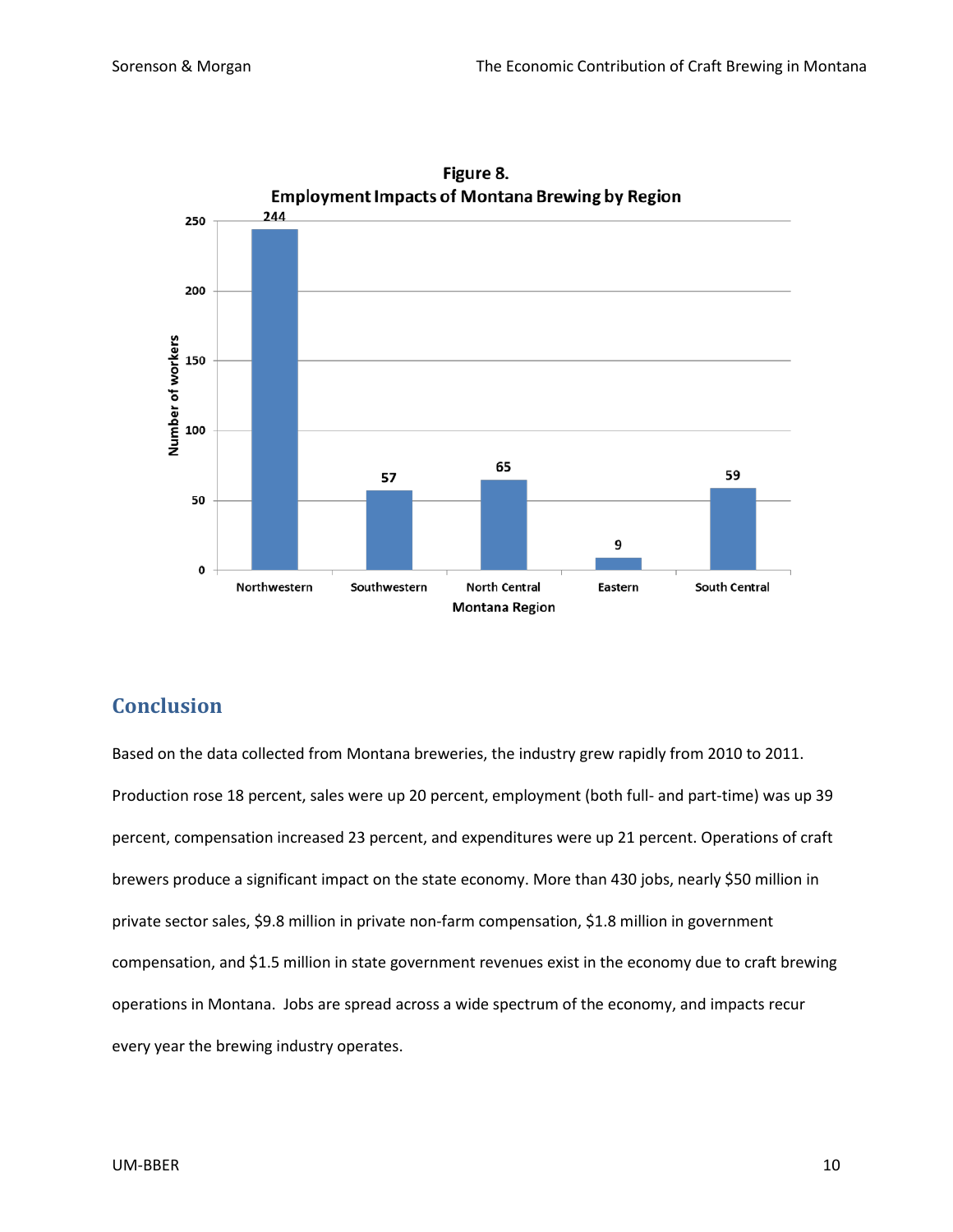This work has developed a baseline economic impact of the brewing industry on Montana's economy. In the future, additional research could be conducted to monitor changes in the economic impact of the industry over time. Furthermore, the effects of legislative changes could be modeled to inform policymakers on the impact of changing legislation on the Montana economy.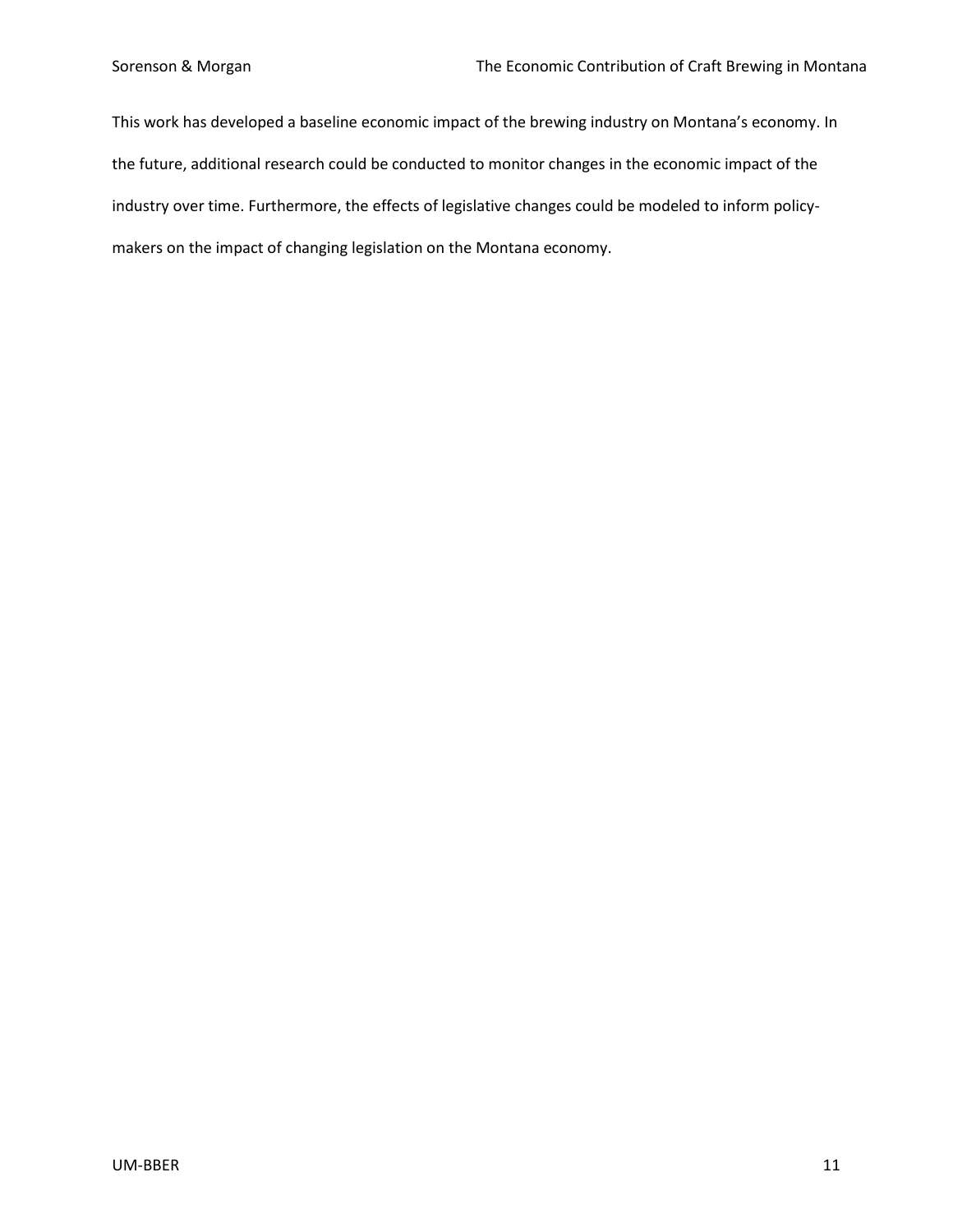### **Appendix – Montana Brewing Survey**

### **Montana Brewing – Economic Impact Study**

The Montana Brewers Association has commissioned a study on the economic contribution of brewing in the state of Montana. The study is being conducted by the Bureau of Business and Economic Research (BBER) of the School of Business Administration at The University of Montana.

To be able to estimate the commercial craft brewing industry's economic impact in Montana, the BBER needs to ask a few questions regarding your business' income and expenditures. **Our goal is 100% participation by Montana brewers**. Your participation is appreciated and very important because it will allow us to accurately present the economic impact of the brewing industry in Montana. Individual firm responses will be kept confidential by the BBER and only aggregated results will be presented. **Please return survey by Aug 6, 2012 via email, fax, telephone, or the post**.

Note: if you have more than one brewing location, please provide the total for all locations. If you have questions, please contact Colin Sorenson or Todd Morgan at 406-243-5113.

**1) Brewery name**: \_\_\_\_\_\_\_\_\_\_\_\_\_\_\_\_\_\_\_\_\_\_\_\_\_\_\_\_\_\_\_\_\_\_\_\_\_\_\_\_\_\_\_\_\_\_\_\_\_\_\_\_\_\_\_\_\_\_\_\_

**2) Contact person**: \_\_\_\_\_\_\_\_\_\_\_\_\_\_\_\_\_\_\_\_\_\_\_\_\_\_\_\_\_ **Title**: \_\_\_\_\_\_\_\_\_\_\_\_\_\_\_\_\_\_\_\_\_\_\_\_\_\_

| 3) What was your company's total beer production (barrels)? |
|-------------------------------------------------------------|
| 2010                                                        |
| 2011                                                        |

**4) What was the sales value from your beer sales?** 2010 \_\_\_\_\_\_\_\_\_\_\_\_ 2011 \_\_\_\_\_\_\_\_\_\_\_\_

**5) What was the average number of employees who worked for your company? Count as the average number of individuals both full and part-time—not FTEs.**

2010 \_\_\_\_\_\_\_\_\_\_\_\_ 2011 \_\_\_\_\_\_\_\_\_\_\_\_

**6) What were your total compensation costs (payroll + benefits)?** 2010 \_\_\_\_\_\_\_\_\_\_\_\_ 2011 \_\_\_\_\_\_\_\_\_\_\_\_